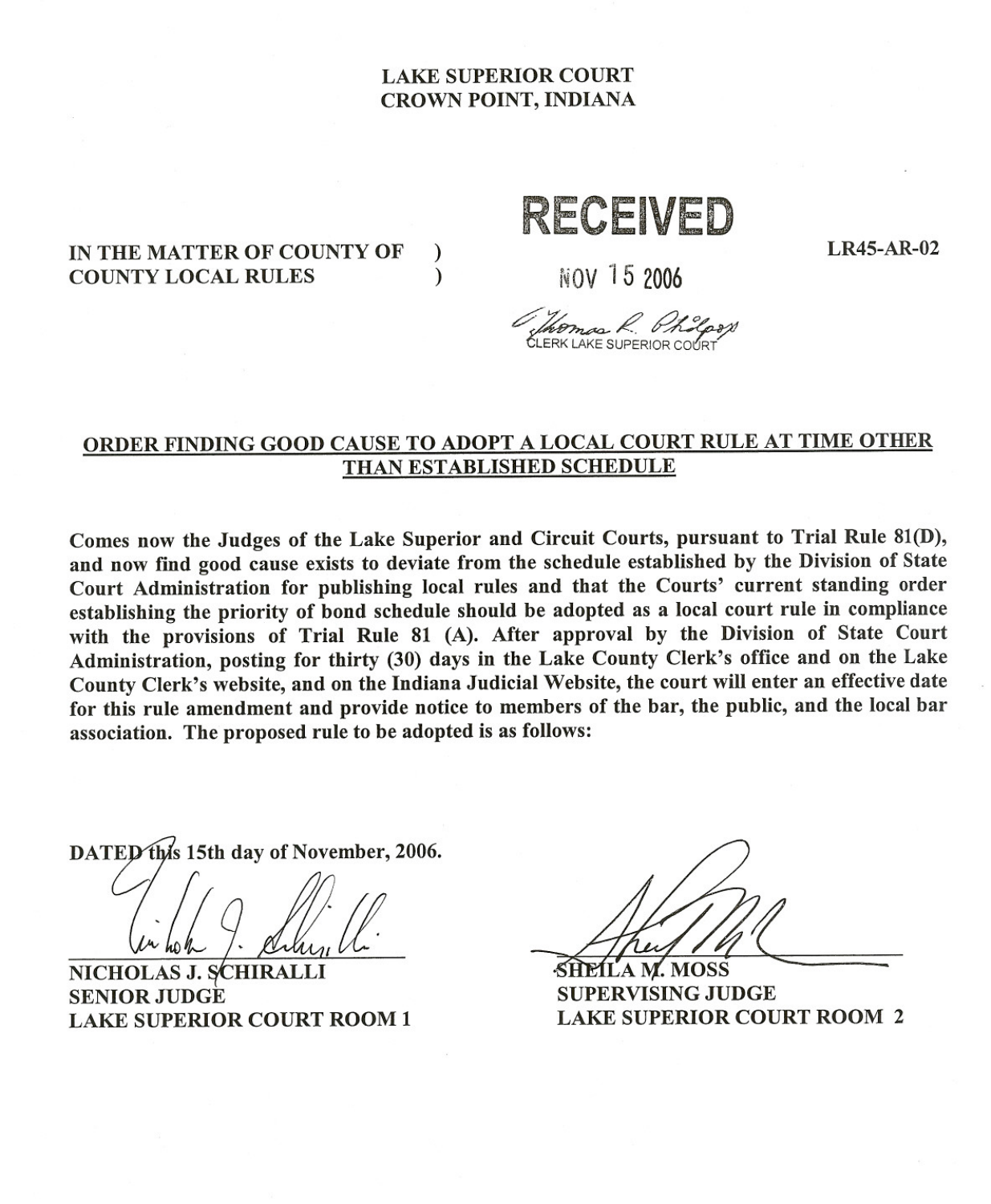### LR45-AR-02

Cones now the Lake County Courts, who collectively find and order as follows:

### PRIORITY OF BOND SCHEDULE

Nicholas J. Schiralli, Judge of the Lake Superior Court, County Division Room 1, and Sheila M. Moss, Judge of the Lake Superior Court, County Division Room 2, Hereby orders The Clerk of the Circuit Court, at the time of disposition, in all cases in which fees are owed and there is a cash bond, before bond is released to defendant, or to the attorney pursuant to bond assignment, shall deduct and collect fees from the cash bond in the subsequent manner:

- 1<sup>st</sup> Restitution when ordered:
- 2nd LADOS Full Program *Feel* LADOS Monitoring Referral *Feel* LADOS Transfer *Feel* LADOS Education Only *Feel* LADOS Evaluation Only Fee. The Clerk of the Circuit Court, is ordered to deposit all funds collected for said LADOS Division I Program into the Lake Superior Court, County Division Room I (LADOS Division 1) User Fee Fund 217. The Clerk of the Circuit Court, is ordered to deposit all funds collected for said LADOS Division 2 Program into the Lake Superior Court, County Division Room 2 (LADOS Division 2) User Fee Fund 218;
- 3<sup>rd</sup> Administration Probation Fee pursuant to statute:
- 4<sup>th</sup> All Probation User Fees pursuant to statute;
- 5<sup>th</sup> Countermeasure and/or any other fee;
- 6th Court Costs